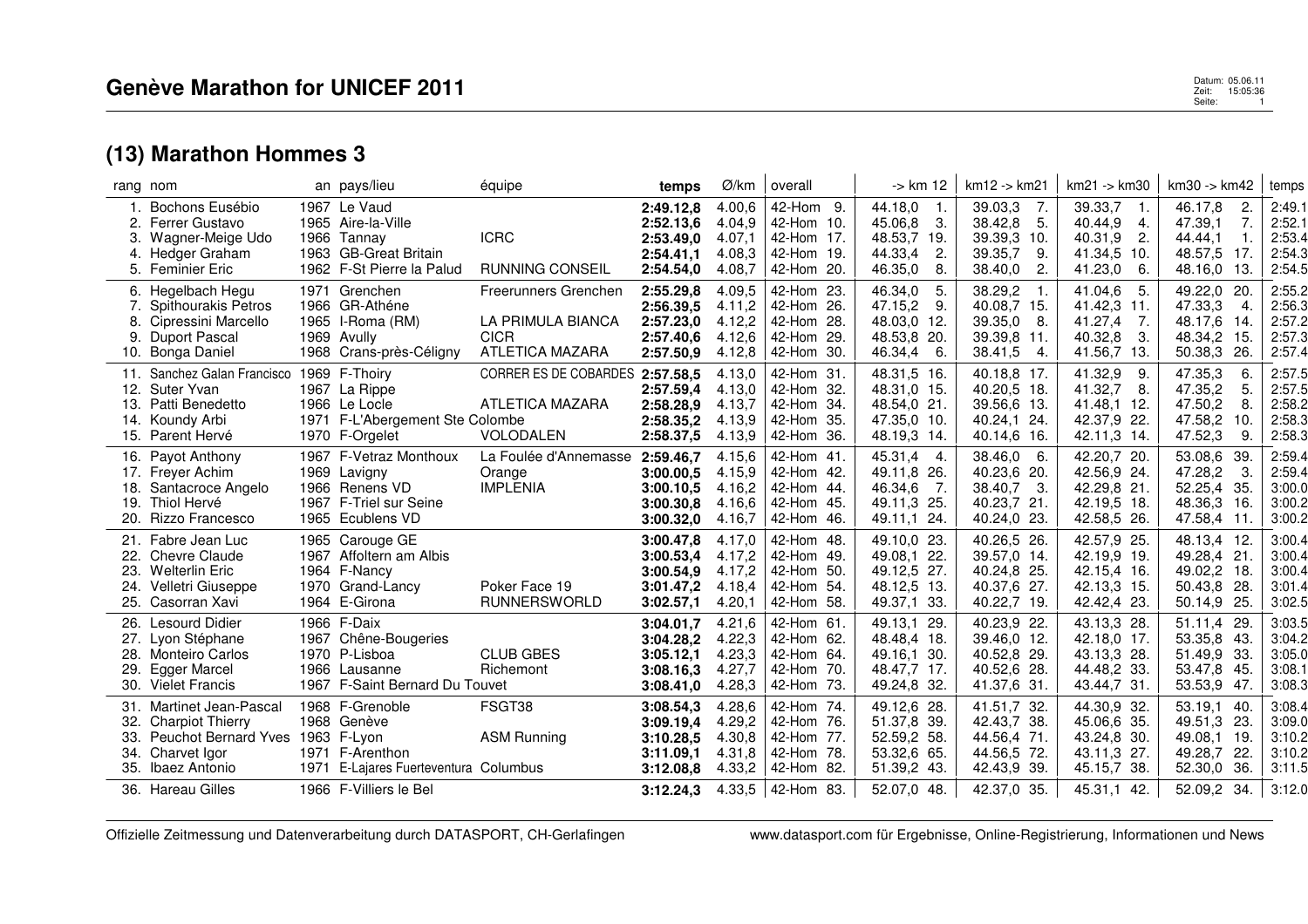|                          | rang nom                                                                                                                          | an pays/lieu                                                                                                           | équipe                                                                     | temps                                                         | Ø/km                                           | overall                                                                                           | -> km 12                                                                                 | km12 -> km21                                                                            | km21 -> km30                                                                           | km30 -> km42                                                                                        | temps                                                    |
|--------------------------|-----------------------------------------------------------------------------------------------------------------------------------|------------------------------------------------------------------------------------------------------------------------|----------------------------------------------------------------------------|---------------------------------------------------------------|------------------------------------------------|---------------------------------------------------------------------------------------------------|------------------------------------------------------------------------------------------|-----------------------------------------------------------------------------------------|----------------------------------------------------------------------------------------|-----------------------------------------------------------------------------------------------------|----------------------------------------------------------|
| 38.                      | 37. Gomez Carlos<br>Grysyuk Andriy<br>39. Saint-Bonnet Xavier<br>40. Hanke Klaus<br>41. Baudrand Yves                             | 1971 Genève<br>1968 Nyon<br>1962 F-Paris<br>1968 F-Thoiry<br>1970 F-Bons en Chablais                                   | <b>CICR</b><br><b>CERN</b>                                                 | 3:12.31.8<br>3:13.20,1<br>3:13.28.8<br>3:15.21,1<br>3:16.08,4 | 4.33,7<br>4.34,9<br>4.35,1<br>4.37,7<br>4.38,9 | 42-Hom 84.<br>42-Hom 86.<br>42-Hom 87.<br>42-Hom 93.<br>42-Hom 97.                                | 49.16,6 31.<br>51.38,1 40.<br>47.35,8 11.<br>51.52,9 46.<br>51.38,5 42.                  | 42.55,8 43.<br>42.43,5 37.<br>41.30,7 30.<br>42.50,9 40.<br>42.43,0 36.                 | 46.51,1 54.<br>45.06,4 34.<br>46.17,7 47.<br>45.22,1 39.<br>45.07,9 37.                | 53.28,3<br>41.<br>53.52,1<br>46.<br>-73.<br>58.04,6<br>55.15,2<br>-56.<br>56.39,0<br>67.            | 3:12.2<br>3:13.0<br>3:13.2<br>3:15.1<br>3:15.5           |
| 44.                      | 42. Audoual Richard<br>43. Freydoz Cédric<br><b>Windler Felix</b><br>45. Detzel Patrick<br>46. Boubet Erwan                       | 1969 F-Saint Andre De Corcy<br>1971 F-Feigeres<br>1963 Gland<br>1970 Genève<br>1971 Anières                            | <b>CORCY ENDURANCE</b><br><b>Running TPG</b><br>Foulée glandoise           | 3:16.23,1<br>3:16.46.5<br>3:16.49,4<br>3:16.49.6<br>3:16.55,5 | 4.39,2<br>4.39.8<br>4.39,8<br>4.39.8<br>4.40,0 | 42-Hom 100.<br>42-Hom 103.<br>42-Hom 104.<br>42-Hom 105.<br>42-Hom 108.                           | 53.14,4 62.<br>54.53,2 92.<br>53.55,4 73.<br>54.20,7 82.<br>51.37,3 38.                  | 44.02,9 49.<br>45.44.3 80.<br>44.20.1 53.<br>44.32,1 65.<br>42.31,7 34.                 | 46.07,7 44.<br>45.28,5 40.<br>46.54,3 57.<br>46.10,9 45.<br>45.06,9 36.                | 52.58,1<br>38.<br>50.40,5<br>-27.<br>51.39,6<br>-31<br>51.45,9<br>-32.<br>57.39,6<br>-71.           | 3:16.2<br>3:16.3<br>3:16.3<br>3:16.4<br>3:16.4           |
| 48.                      | 47. Darves-Blanc Pierre<br>Lo Conte Antonio<br>49. Aldecoa Antonio<br>50. Ottavi Patrick<br>51. Kroep Bram                        | 1971 F-Paris<br>1967 Carouge GE<br>1963 E-Tarragona<br>1971 F-Paris<br>1971 Versoix                                    | CLUB CORREDORS PLATJA LLARGA<br><b>FRENCH RUNNERS</b>                      | 3:17.32,2<br>3:17.40.6<br>3:17.51.0<br>3:17.51.6<br>3:17.56.8 | 4.40,8<br>4.41,0<br>4.41.3<br>4.41,3<br>4.41,4 | 42-Hom 112.<br>42-Hom 113.<br>42-Hom 114.<br>42-Hom 115.<br>42-Hom 116.                           | 52.57,3 55.<br>52.16.4 51.<br>57.20,2 124.<br>51.48,7 45.<br>53.56,3 76.                 | 44.08,0 51.<br>44.05.0 50.<br>44.44,2 69.<br>42.55,4 42.<br>44.21.6 58.                 | 46.58,5 59.<br>46.46.3 52.<br>45.51,2 43.<br>46.41.4 50.<br>46.53,3 55.                | 53.28,4<br>-42<br>54.32,9<br>-51<br>49.55,4<br>24.<br>56.26,1<br>64.<br>37.<br>52.45,6              | 3:17.1<br>3:17.2<br>3:17.1<br>3:17.3<br>3:17.4           |
| 52.<br>53.<br>55.<br>56. | Ziogas Nicolas<br><b>Boschung Philippe</b><br>54. Riedo Alfons<br><b>Willemin Alain</b><br>Olszewski Philippe                     | 1963 F-Thoiry<br>1966 Collex<br>1963 Bernex<br>1968 Bernex<br>1967 F-Pringy                                            | <b>CERN</b><br>ROLEX-2<br>les alligators                                   | 3:18.10,5<br>3:18.19.7<br>3:19.14,1<br>3:19.18.8<br>3:19.34,4 | 4.41,7<br>4.42,0<br>4.43,3<br>4.43,4<br>4.43,7 | 42-Hom 117.<br>42-Hom 118.<br>42-Hom 125.<br>42-Hom 126.<br>42-Hom 131.                           | 51.53,0 47.<br>53.14.0 61.<br>51.00.5 36.<br>52.12.8 49.<br>52.26,7 52.                  | 42.51,0 41.<br>44.26.3 62.<br>43.26,8 45.<br>43.36.6 46.<br>44.28,3 64.                 | 45.29,0 41.<br>46.29,1 48.<br>48.15.0 72.<br>46.15.0 46.<br>47.12,6 62.                | 57.57,5<br>72<br>54.10.3 49.<br>56.31,8 66.<br>57.14,4<br>69.<br>55.26,8<br>57.                     | 3:18.0<br>3:18.0<br>3:19.0<br>3:19.0<br>3:19.2           |
| 60.                      | 57. Urizar José Lorenzo<br>58. Marsters Tim<br>59. Lioud Benoit<br><b>Fankhauser Olivier</b><br>61. Paget Sebastien               | 1966 Vufflens-la-Ville<br>1971 Genève<br>1968 Genève<br>1967 Petit-Lancy<br>1969 F-Megeve                              | <b>CS MEGEVE</b>                                                           | 3:19.34,7<br>3:20.01.5<br>3:20.02.0<br>3:20.04.8<br>3:21.07,2 | 4.43,7<br>4.44,4<br>4.44,4<br>4.44,5<br>4.45,9 | 42-Hom 132.<br>42-Hom 133.<br>42-Hom 134.<br>42-Hom 135.<br>42-Hom 138.                           | 53.35,3 66.<br>53.13,4 59.<br>54.12,5 81.<br>53.13,7 60.<br>50.20,7 35.                  | 44.25,4 61.<br>44.12.8 52.<br>44.39.2 67.<br>44.32,6 66.<br>42.18,1 33.                 | 46.59,4 60.<br>47.28.8 65.<br>46.43.5 51.<br>46.31,3 49.<br>47.01,2 61.                | 54.34,6<br>52.<br>55.06,5<br>-53.<br>54.26,8<br>-50.<br>55.47,2<br>-61<br>1:01.27,2 106.            | 3:19.1<br>3:19.5<br>3:19.2<br>3:19.4<br>3:21.0           |
| 64.<br>65.               | 62. Cathélaz Alain<br>63. Nicola Roberto<br>Carbonell Cifre Joan Antoni<br>Pearson Chris<br>66. Gerson Moise                      | 1964 Yvorne<br>1968 I-Torino (TO)<br>1970 E-Maria De La Salut<br>1967 Confignon<br>1970 Meyrin                         | <b>IMPLENIA</b><br>Base running<br>Procter & Gamble<br><b>TAG Aviation</b> | 3:21.40,7<br>3:22.05,9<br>3:22.49,0<br>3:23.18,4<br>3:23.56,4 | 4.46,7<br>4.47,3<br>4.48,3<br>4.49,0<br>4.49,9 | 42-Hom 141.<br>42-Hom 147.<br>42-Hom 151.<br>42-Hom 153.<br>42-Hom 155.                           | 53.54,8 71.<br>54.29,0 85.<br>53.55,8 74.<br>52.58,5 57.<br>53.20,8 64.                  | 44.21,2 56.<br>45.21,1 74.<br>44.20,7 54.<br>44.27,0 63.<br>44.54,7 70.                 | 46.55,9 58.<br>46.49,0 53.<br>48.37,9 74.<br>47.42,3 68.<br>48.06,5 69.                | 56.28,8 65.<br>55.26,8<br>57.<br>55.54,6<br>62.<br>58.10,6<br>75.<br>57.34,4 70.                    | 3:21.1<br>3:21.5<br>3:22.2<br>3:23.0<br>3:23.3           |
| 69.                      | 67. Waroux Philippe<br>68. Mazzotta Cosimo<br>Coumau Laurent<br>70. Miollany Frederic<br>71. Lalive Patrice<br>72. Lodhammar Pehr | 1969 F-Quiery la Motte<br>1962 Viganello<br>1964 F-Marin<br>1970 F-Sillingy<br>1969 Chêne-Bougeries<br>1970 F-Maconnex | Lille Métropole Athlétisme 3:24.18,7<br><b>IMPLENIA</b><br><b>HUG</b>      | 3:24.21,3<br>3:24.33,1<br>3:24.45.9<br>3:25.49,2              | 4.50,5<br>4.50,5<br>4.50,8<br>4.51,1<br>4.52,6 | 42-Hom 156.<br>42-Hom 157.<br>42-Hom 159.<br>42-Hom 163.<br>42-Hom 165.<br>$4.54.9$   42-Hom 172. | 54.38,4 87.<br>55.41,3 99.<br>59.15,3 141.<br>53.55,8 74.<br>57.19.1 121.<br>50.09,3 34. | 45.55,6 81.<br>47.25,7 107.<br>46.42,2 91.<br>44.20,8 55.<br>45.58,2 83.<br>43.01,8 44. | 48.09,9 70.<br>47.33,0 66.<br>47.19,5 63.<br>47.40,6 67.<br>47.19,5 63.<br>49.22,2 77. | 55.34,8 59.<br>53.41,3<br>44.<br>51.16,1<br>30.<br>58.48,7<br>-80.<br>55.12,4 55.<br>1:04.51,8 143. | 3:24.1<br>3:23.5<br>3:24.1<br>3:24.2<br>3:25.2<br>3:27.1 |
|                          |                                                                                                                                   |                                                                                                                        |                                                                            | 3:27.25.1                                                     |                                                |                                                                                                   |                                                                                          |                                                                                         |                                                                                        |                                                                                                     |                                                          |

Offizielle Zeitmessung und Datenverarbeitung durch DATASPORT, CH-Gerlafingen www.datasport.com für Ergebnisse, Online-Registrierung, Informationen und News

Datum: 05.06.11 **Patum: 05.06.11**<br>2 april - 15:05:36<br>2 seite: 15:05:36 Seite: 2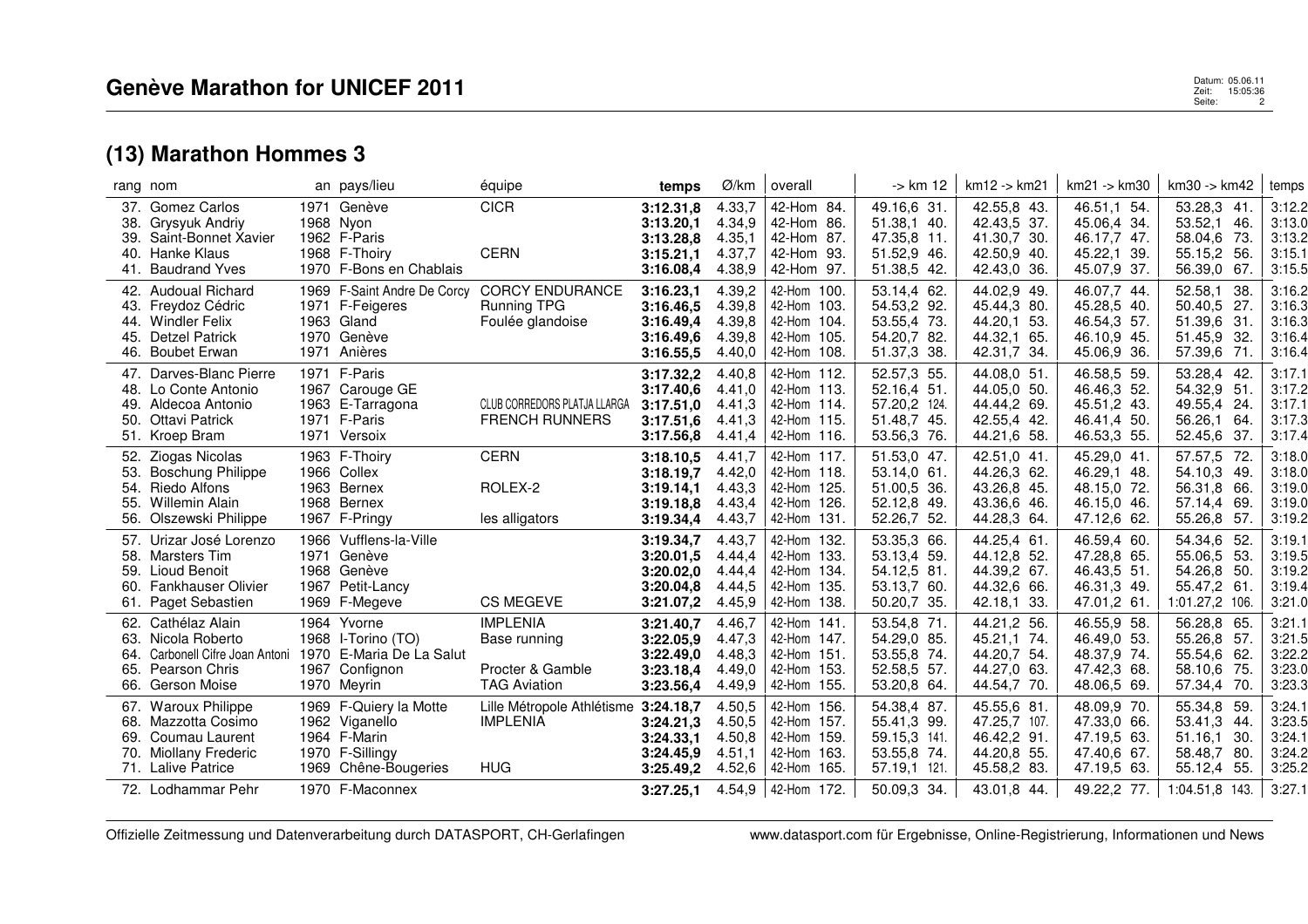| rang nom                             |                                                                                                                             | an pays/lieu                                                                                                                         | équipe                                                  | temps                                                                      | Ø/km                                           | overall                                                                                           | -> km 12                                                                                  | km12 -> km21                                                                             | $km21 - > km30$                                                                            | km30 -> km42                                                                                          | temps                                                    |
|--------------------------------------|-----------------------------------------------------------------------------------------------------------------------------|--------------------------------------------------------------------------------------------------------------------------------------|---------------------------------------------------------|----------------------------------------------------------------------------|------------------------------------------------|---------------------------------------------------------------------------------------------------|-------------------------------------------------------------------------------------------|------------------------------------------------------------------------------------------|--------------------------------------------------------------------------------------------|-------------------------------------------------------------------------------------------------------|----------------------------------------------------------|
| 75.<br>76.<br>77.                    | 73. Levy Sylvain<br>74. Carissoni Remo<br>Ferreira-Chaves Éric<br>Clarke lan<br>Oddin Eric                                  | 1966 F-Les Clayes sous Bois Accrorun Villepreux<br>1964 Vernier<br>1962 F-Bourgoin Jallieu<br>1966 F-Ferney Voltaire<br>1963 Meinier | <b>IMPLENIA</b>                                         | 3:28.07,3<br>3:28.47,5<br>3:29.24.6<br>3:29.50,0<br>3:30.02,2              | 4.55,9<br>4.56,8<br>4.57,7<br>4.58,3<br>4.58,6 | 42-Hom 177.<br>42-Hom 180.<br>42-Hom 181.<br>42-Hom 188.<br>42-Hom 191.                           | 53.38,4 67.<br>57.19.9 123.<br>56.47,4 108.<br>52.12,8 49.<br>53.56,7 78.                 | 45.25,8 76.<br>47.21,4 104.<br>48.37,2 128.<br>44.41,5 68.<br>44.22,4 59.                | 49.27,6 79.<br>48.56,2 75.<br>49.58,6 85.<br>50.12,0 92.<br>48.12,6 71.                    | 59.35,5 91.<br>55.10,0 54.<br>54.01,4<br>- 48.<br>1:02.43,7 120.<br>1:03.30,5 130.                    | 3:27.4<br>3:28.2<br>3:29.2<br>3:29.2<br>3:29.5           |
| 79.<br>80.<br>81.                    | 78. Romeuf Olivier<br><b>Hallet Patrice</b><br>Spring William<br>Desbiolles Pierre<br>82. Ruppli Frederic                   | 1969 F-Perreux<br>1968 F-Lagnieu<br>1962 Büren a Aare<br>1964 F-Lyaud<br>1963 F-Viroflay                                             | CLUB ATHLETIQUE ROANNAIS 3:30.18,0<br>Rolex-2           | 3:30.41.0<br>3:30.47,4<br>3:30.49.1<br>3:30.51,2                           | 4.59,0<br>4.59,5<br>4.59,7<br>4.59,7<br>4.59,8 | 42-Hom 194.<br>42-Hom 197.<br>42-Hom 198.<br>42-Hom 200.<br>42-Hom 202.                           | 52.57,7 56.<br>51.38,3 41.<br>53.54,2 69.<br>54.28,2 84.<br>54.38,9 88.                   | 46.14.3 86.<br>43.40.8 47.<br>47.39,8 112.<br>47.07,2 97.<br>46.08,7 85.                 | 51.45,1 117.<br>50.54,3 101.<br>51.03,6 106.<br>50.42,2 98.<br>49.26,1 78.                 | 59.20,9 87<br>1:04.27.6<br>135<br>58.09,8<br>-74<br>58.31,5 77.<br>1:00.37,5 98.                      | 3:30.0<br>3:30.3<br>3:30.1<br>3:30.4<br>3:30.1           |
| 83.<br>84.<br>85.<br>86.<br>87.      | Moinier Jerome<br>André Jean-Frédéric<br>Field Ben<br><b>Allard Laurent</b><br>Nagai Koichi                                 | 1969 F-Hauteville sur Fier<br>1965 F-Thonon les Bains<br>1971 AUS-Sydney<br>1966 F-Domancy<br>1965 F-Prevessin Moens                 | <b>CS MEGEVE</b>                                        | 3:31.03,0<br>3:31.19,4<br>3:31.31,9<br>3:31.37,0<br>3:32.23.0              | 5.00,1<br>5.00,4<br>5.00,7<br>5.00,9<br>5.02,0 | 42-Hom 204.<br>42-Hom 207.<br>42-Hom 208.<br>42-Hom 209.<br>42-Hom 213.                           | 57.17,9 120.<br>57.20,8 125.<br>52.46,3 54.<br>56.02,4 102.<br>52.37,9 53.                | 48.05,4 118.<br>47.47.3 114.<br>46.21,5 88.<br>45.39,7 79.<br>45.36,8 77.                | 50.00,3 89.<br>49.47,8 83.<br>51.46,8 118.<br>48.31,8 73.<br>51.40,9 114.                  | 55.39,4<br>- 60.<br>56.23,5<br>63.<br>1:00.37,3 97.<br>1:01.23,1 103.<br>1:02.27,4 118.               | 3:30.5<br>3:30.5<br>3:31.2<br>3:31.2<br>3:32.1           |
| 88.<br>89.<br>90.<br>91.             | Pajic Madjid<br><b>Christe Damien</b><br>Baezner Jb<br><b>Pfoertner Olivier</b><br>92. James Hylton                         | 1965 Genève<br>1968 Carouge GE<br>1962 Thônex<br>1965 Hermance<br>1966 GB-London                                                     |                                                         | 3:32.30,2<br>3:32.38,1<br>3:33.30,4<br>3:33.44.6<br>3:33.48,4              | 5.02,1<br>5.02,3<br>5.03,5<br>5.03,9<br>5.04,0 | 42-Hom 215.<br>42-Hom 217.<br>42-Hom 218.<br>42-Hom 220.<br>42-Hom 221.                           | 56.11,0 104.<br>56.08,5 103.<br>55.13,9 97.<br>53.56,3 76.<br>57.41,1 130.                | 47.19,8 103.<br>47.50,7 115.<br>47.02,1 96.<br>45.00.0 73.<br>47.47,1 113.               | 50.44,0 99.<br>49.31,4 80.<br>49.38,2 81.<br>51.59.8 122.<br>49.40,6 82.                   | 58.15,4 76.<br>59.07,5 84.<br>1:01.36,2 108.<br>1:02.48.5 124.<br>58.39,6<br>- 78.                    | 3:32.0<br>3:32.2<br>3:33.2<br>3:33.3<br>3:33.2           |
| 94.<br>95.<br>96.                    | 93. Le Bihan Olivier<br>Siegenthaler Daniel<br>Ciutad Stephane<br>Coppola Laurent<br>97. Guibet Denis                       | 1963 Troinex<br>1968 Zuchwil<br>1968 F-Valleiry<br>1971 F-Cessy<br>1967 F-St Jorioz                                                  | Läufergruppe Derendingen<br>Ain Est Athlétisme<br>Codit | 3:33.49,5<br>3:34.42,8<br>3:34.54.1<br>3:34.54,2<br>3:35.03,8              | 5.04,0<br>5.05,3<br>5.05,5<br>5.05,5<br>5.05,8 | 42-Hom<br>222.<br>42-Hom 231.<br>42-Hom 234.<br>42-Hom 235.<br>42-Hom 236.                        | 56.58,3 111.<br>54.44.4 91.<br>57.15,9 117.<br>55.50,8 100.<br>56.14,1 105.               | 47.37,0 110.<br>46.59,3 94.<br>48.03.6 117.<br>47.11,2 100.<br>47.17,1 102.              | 49.59,9 88.<br>51.11,4 108.<br>50.01.5 90.<br>51.03,3 105.<br>50.38,4 95.                  | 59.14,3 85.<br>1:01.47,7 110.<br>59.33,1<br>-90.<br>1:00.48,9<br>-99.<br>1:00.54,2 100.               | 3:33.2<br>3:34.1<br>3:34.2<br>3:34.3<br>3:34.4           |
| 99.<br>100.<br>101.<br>102.          | 98. Aeschlimann Sacha<br>Marcelot Dominique<br><b>Teste Olivier</b><br><b>Ruche Christophe</b><br><b>Dubois Gilles</b>      | 1970 Lausanne<br>1966 F-Fillinges<br>1962 F-Tassin la Demi Lune<br>1971 F-Veigy Foncenex<br>1964 Genève                              | Footing Club Lausanne<br>Les Traines la Grolle          | 3:35.05.2<br>3:35.40,8<br>3:35.50,1<br>3:35.51,0<br>3:35.54,9              | 5.05,8<br>5.06,6<br>5.06.9<br>5.06,9<br>5.07,0 | 42-Hom 237.<br>42-Hom 242.<br>42-Hom 243.<br>42-Hom 244.<br>42-Hom 245.                           | 1:00.01.9 149.<br>57.22,8 127.<br>51.42,3 44.<br>56.23,7 107.<br>57.19,8 122.             | 48.05,7 119.<br>48.07,7 120.<br>46.08,0 84.<br>46.47,5 92.<br>48.03,4 116.               | 49.49,9 84.<br>50.31,6 94.<br>52.55,3 138.<br>50.38,9 96.<br>49.59,8 87.                   | 57.07,7 68.<br>59.38,7 92.<br>1:05.04,5 147.<br>1:02.00,9 111.<br>1:00.31,9 96.                       | 3:34.3<br>3:35.1<br>3:35.4<br>3:35.2<br>3:35.3           |
| 103.<br>104.<br>105.<br>106.<br>107. | Vial Manuel<br>Greenhalgh Philip<br>Salatko Cyrille<br>Marti Christophe<br><b>Oboussier Raphael</b><br>108. Texier Philippe | 1965 Petit-Lancy<br>1968 F-Bozel<br>1970 F-Null<br>1969 Carouge GE<br>1969 F-Tournon sur Rhone<br>1965 F-Millau                      | Pompiers Carouge                                        | 3:37.11,7<br>3:37.19,5<br>3:37.37,3<br>3:38.05,2<br>3:38.17,8<br>3:38.56,5 | 5.08,8<br>5.09,0<br>5.09,4<br>5.10,1<br>5.10,4 | 42-Hom 254.<br>42-Hom 257.<br>42-Hom 263.<br>42-Hom 266.<br>42-Hom 267.<br>$5.11,3$   42-Hom 269. | 53.55,1 72.<br>54.36,2 86.<br>55.13,3 96.<br>1:00.27,2 160.<br>54.01,7 80.<br>54.43,0 90. | 44.21,2 56.<br>46.17,9 87.<br>47.24,7 106.<br>48.38,1 130.<br>46.30,6 90.<br>47.00,8 95. | 46.53,7 56.<br>51.23,5 111.<br>51.43,9 115.<br>50.08.0 91.<br>51.44,4 116.<br>52.10,8 123. | 1:12.01,7 190.<br>1:05.01.9 145.<br>1:03.15,4 128.<br>58.51,9 82.<br>1:06.01,1 153.<br>1:05.01,9 145. | 3:36.5<br>3:37.0<br>3:37.2<br>3:37.4<br>3:38.0<br>3:38.3 |

Offizielle Zeitmessung und Datenverarbeitung durch DATASPORT, CH-Gerlafingen www.datasport.com für Ergebnisse, Online-Registrierung, Informationen und News

 Datum: 05.06.11 Zeit: 15:05:37 Datum: 05.06.11<br>Zeit: 15:05:37<br>Seite: 3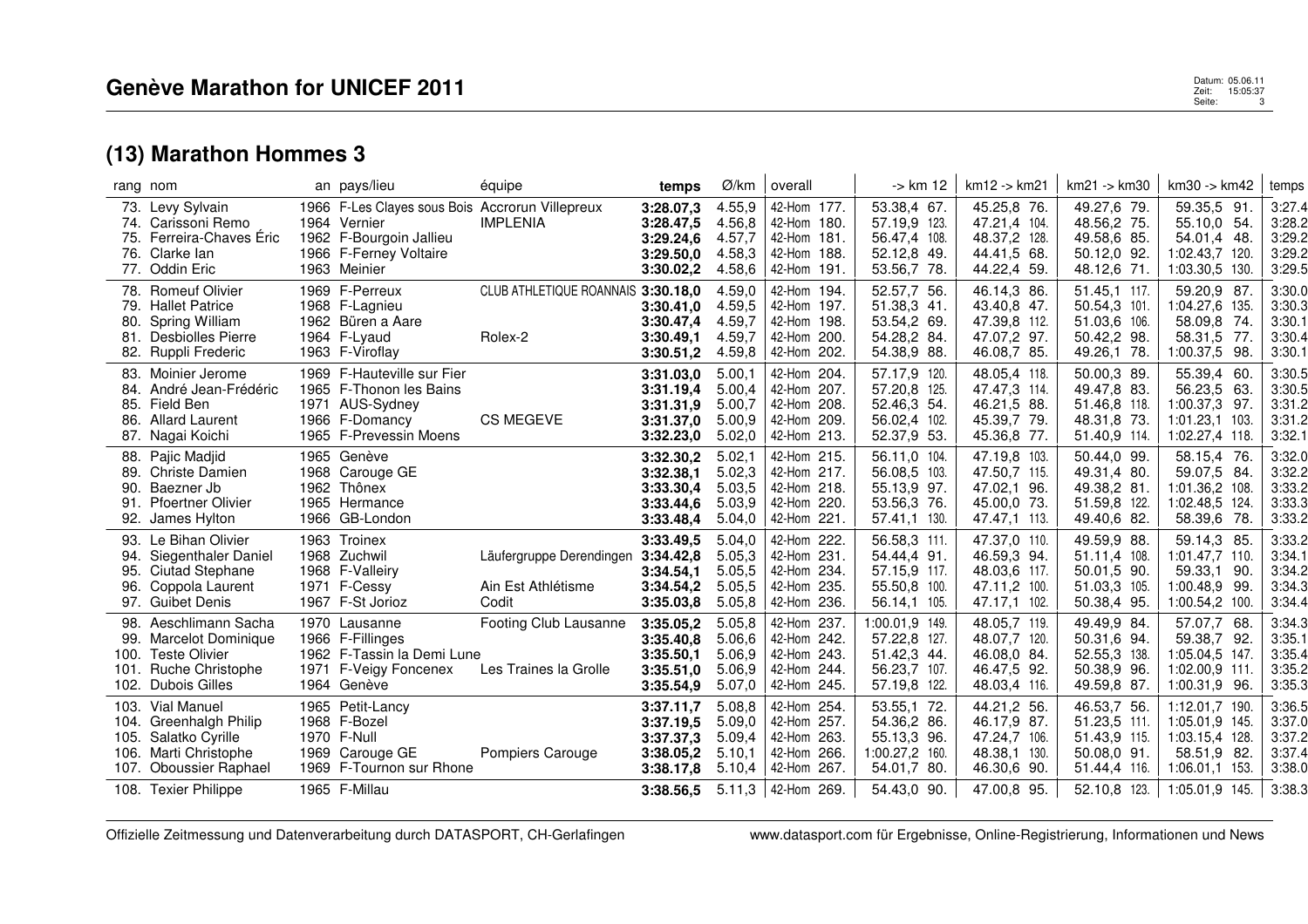| rang nom                                                                                                                                                   | an pays/lieu                                                                                                          | équipe                                                              | temps                                                                      | Ø/km                                           | overall                                                                                           | -> km 12                                                                                         | km12 -> km21                                                                                 | km21 -> km30                                                                                 | km30 -> km42                                                                                             | temps                                                    |
|------------------------------------------------------------------------------------------------------------------------------------------------------------|-----------------------------------------------------------------------------------------------------------------------|---------------------------------------------------------------------|----------------------------------------------------------------------------|------------------------------------------------|---------------------------------------------------------------------------------------------------|--------------------------------------------------------------------------------------------------|----------------------------------------------------------------------------------------------|----------------------------------------------------------------------------------------------|----------------------------------------------------------------------------------------------------------|----------------------------------------------------------|
| 109. Al Jazairli Asaad<br>110. Le Deit Nicolas<br><b>Rolland Thierry</b><br>110.<br>112.<br>Wright John<br>113. Herrero Sanchez Carloz 1963 Genève         | 1966 Genève<br>1970 F-Versailles<br>1963 F-Le Chesnay<br>1962 GB-London                                               | Serpentine<br>RUBIS / Merck-Serono                                  | 3:38.56,7<br>3:39.04,3<br>3:39.04,3<br>3:39.24,9<br>3:39.30,8              | 5.11,3<br>5.11,5<br>5.11,5<br>5.12,0<br>5.12,1 | 42-Hom 270.<br>42-Hom 273.<br>42-Hom 273.<br>42-Hom 277.<br>42-Hom 278.                           | 57.17,6 119.<br>56.53,8 109.<br>56.53,9 110.<br>54.57,6 93.<br>55.23,6 98.                       | 47.13,3 101.<br>47.11.0 99.<br>47.10.8 98.<br>46.57,9 93.<br>46.29,4 89.                     | 51.26,7 112.<br>53.33,2 149.<br>53.33,3 150.<br>51.04,4 107.<br>50.39,1 97.                  | 1:02.59,1 126.<br>1:01.26.3 104.<br>1:01.26.3 104.<br>1:06.25,0 157.<br>1:06.58,7 162.                   | 3:38.2<br>3:38.4<br>3:38.4<br>3:39.1<br>3:39.0           |
| Laurens Philippe<br>114.<br>Marquiequi Estevez Jose Maria<br>115.<br>Lucas Denis<br>116.<br>Pfattner Josef<br>117.<br>118. Sizaire David                   | 1968 St-Sulpice VD<br>1965 E-Madrid<br>1968 Montreux<br>1966 Gland<br>1969 F-Chartres                                 | Yes we can!<br>Procter & Gamble<br>VS CHARTRES ATHLETISME 3:40.29,1 | 3:39.34,4<br>3:39.45,8<br>3:39.56,3<br>3:40.04,7                           | 5.12,2<br>5.12,4<br>5.12,7<br>5.12,9<br>5.13,5 | 42-Hom 279.<br>42-Hom 281.<br>42-Hom 283.<br>42-Hom 284.<br>42-Hom 287.                           | 1:00.22.4 156.<br>57.56,2 131.<br>57.12,7 115.<br>54.22,5 83.<br>1:00.37,9 166.                  | 48.46,9 132.<br>48.18.9 125.<br>49.41.6 152.<br>45.38,6 78.<br>49.06,3 141.                  | 50.57,7 103.<br>50.44,0 99.<br>52.31,0 129.<br>50.57,6 102.<br>51.21,6 109.                  | 59.27,4 89<br>1:02.46.7 122.<br>1:00.31.0 95.<br>1:09.06,0 175.<br>59.23,3 88.                           | 3:39.0<br>3:39.3<br>3:39.4<br>3:39.4<br>3:40.0           |
| 119. Amacker Hugo<br>Badia Jose-Luis<br>120.<br>121.<br>Caraux Julien<br>Autran Joel<br>122.<br>123. Titze Patrick                                         | 1962 Binningen<br>1964 Tannay<br>1971 F-Saint Martin Bellevue<br>1971 F-Vieugy<br>1970 Sion                           | <b>IMPLENIA</b><br>Dupont Running Team                              | 3:40.29,6<br>3:40.53,3<br>3:41.01.4<br>3:41.01,7<br>3:41.03.6              | 5.13,5<br>5.14,0<br>5.14,2<br>5.14,2<br>5.14.3 | 42-Hom 288.<br>42-Hom 291.<br>42-Hom 295.<br>42-Hom 296.<br>42-Hom 297.                           | 59.19,6 143.<br>1:00.24,8 158.<br>58.46,3 137.<br>58.43,7 136.<br>57.15,5 116.                   | 49.38,3 151.<br>48.37,6 129.<br>49.19,9 145.<br>49.24,1 146.<br>48.09,5 122.                 | 52.15,9 124.<br>51.54,0 119.<br>51.57,9 121.<br>51.55,5 120.<br>50.16,7 93.                  | 59.15,8 86.<br>59.56,9 94.<br>1:00.57,3 101.<br>1:00.58.4 102.<br>1:05.21,9 148.                         | 3:40.0<br>3:40.1<br>3:40.3<br>3:40.3<br>3:40.5           |
| <b>Alcaraz Eric</b><br>124.<br>125.<br>Lumens Armand<br>Luthi Jean-Pierre<br>126.<br>127.<br>Barrera Roman<br>Fonteyne Philippe<br>128.                    | 1966 F-Villemoirieu<br>1968 F-Lovagny<br>1965 Lausanne<br>1965 Montreux<br>1971 F-Gex                                 | C.A.V<br>Nestlé PowerBar                                            | 3:41.50,2<br>3:42.34,0<br>3:42.55.9<br>3:43.03.3<br>3:43.24,3              | 5.15,4<br>5.16.4<br>5.17,0<br>5.17,1<br>5.17,6 | 42-Hom 301.<br>42-Hom 307.<br>42-Hom 312.<br>42-Hom 313.<br>42-Hom 315.                           | 53.54,2 69.<br>56.22,2 106.<br>1:00.36,2 163.<br>53.17,3 63.<br>58.17,4 135.                     | 44.22,9 60.<br>48.13,8 123.<br>48.53,9 138.<br>45.57,2 82.<br>48.09,4 121.                   | 48.58,2 76.<br>52.20,4 125.<br>53.45,2 154.<br>52.56,8 139.<br>53.56,0 157.                  | 1:14.34,9 207.<br>1:05.37,6 150.<br>59.40.6 93.<br>1:10.52,0 184.<br>1:03.01,5 127.                      | 3:41.3<br>3:42.2<br>3:42.3<br>3:42.4<br>3:42.3           |
| <b>Perreard Nicolas</b><br>129.<br>130. Mossaz Robert<br><b>Pintrel Stephane</b><br>131.<br>132.<br><b>Bernard Frank</b><br>133. Mehl Peter                | 1967 F-Viry<br>1964 F-Beaumont<br>1970 F-Triel sur Seine<br>1962 F-Saint Mandé<br>1970 Chêne-Bougeries                | <b>USCB</b>                                                         | 3:43.46,6<br>3:43.46,9<br>3:43.57,1<br>3:44.07,7<br>3:44.28,1              | 5.18,2<br>5.18,2<br>5.18,4<br>5.18,7<br>5.19,1 | 42-Hom 316.<br>42-Hom 317.<br>42-Hom 318.<br>42-Hom 320.<br>42-Hom 325.                           | 59.11,8 139.<br>59.11.8 139.<br>1:00.43.6 171.<br>59.36,5 145.<br>54.01,3 79.                    | 49.37,4 149.<br>49.37,5 150.<br>50.14,0 159.<br>49.43,1 153.<br>48.16,5 124.                 | 52.42,9 133.<br>52.42,0 132.<br>51.29,2 113.<br>52.30,4 127.<br>53.31,3 148.                 | 1:02.14,5 114.<br>1:02.15.6 115.<br>1:01.30.3 107.<br>1:02.17.7 117.<br>1:08.39,0 171.                   | 3:43.3<br>3:43.3<br>3:43.2<br>3:43.5<br>3:44.1           |
| 134. Munday Rob<br>Sittarame Frédéric<br>135.<br>Scayola O Gustavo<br>136.<br>137.<br><b>Kurz Olivier</b><br>138. Paulin Marc                              | 1970 L-Luxembourg<br>1968 F-Thyez<br>1970 F-Meudon<br>1963 Lausanne<br>1968 F-Besancon                                |                                                                     | 3:45.24,2<br>3:45.48.4<br>3:45.52,9<br>3:45.53,3<br>3:45.56,1              | 5.20,5<br>5.21,0<br>5.21,1<br>5.21,2<br>5.21,2 | 42-Hom 328.<br>42-Hom 330.<br>42-Hom 332.<br>42-Hom 333.<br>42-Hom 334.                           | 1:00.37,0 164.<br>1:00.04,2 153.<br>57.17,5 118.<br>1:02.57,2 200.<br>1:00.28,9 161.             | 48.53,4 137.<br>49.16,4 144.<br>47.23,6 105.<br>51.23,1 173.<br>48.51,8 135.                 | 53.44,3 153.<br>53.41,5 152.<br>51.23,1 110.<br>52.43,8 134.<br>53.01,0 140.                 | 1:02.09,5 112.<br>1:02.46.3 121<br>1:09.48,7 177.<br>58.49,2 81<br>1:03.34,4 131.                        | 3:45.1<br>3:45.3<br>3:45.2<br>3:45.3<br>3:45.3           |
| <b>Chabas Christophe</b><br>139.<br>140. Quaranta Stefano<br>141.<br>Hiessler Jean<br>Muetzenberg Roland<br>142.<br>143. Glen Andrew<br>144. Savelli Alain | 1968 F-Gif sur Yvette<br>1964 Meyrin<br>1963 F-Vincennes<br>1965 Ecublens VD<br>1963 GB-Liverpool<br>1969 F-Gillonnay | Yes we can!<br><b>FRENCH RUNNERS</b>                                | 3:46.10,3<br>3:46.20,2<br>3:46.32,2<br>3:47.09,7<br>3:47.37,4<br>3:48.47.1 | 5.21,6<br>5.21,8<br>5.22,1<br>5.23,0<br>5.23,6 | 42-Hom 335.<br>42-Hom 337.<br>42-Hom 338.<br>42-Hom 343.<br>42-Hom 344.<br>$5.25,3$   42-Hom 352. | 1:00.22,5 157.<br>55.00,5 94.<br>59.36,1 144.<br>1:01.37,5 186.<br>55.07,0 95.<br>1:00.30,4 162. | 48.46,5 131.<br>47.35,2 109.<br>49.43,5 155.<br>50.16,2 160.<br>48.25,2 126.<br>49.11,0 142. | 50.57,8 104.<br>52.45,4 135.<br>52.30,5 128.<br>52.45,5 136.<br>56.32,5 191.<br>53.33,9 151. | 1:06.03,5 155.<br>1:10.59,1 186.<br>1:04.42.1 140.<br>1:02.30,5 119.<br>1:07.32,7 168.<br>1:05.31,8 149. | 3:45.4<br>3:46.0<br>3:46.1<br>3:46.2<br>3:47.2<br>3:48.2 |

Offizielle Zeitmessung und Datenverarbeitung durch DATASPORT, CH-Gerlafingen www.datasport.com für Ergebnisse, Online-Registrierung, Informationen und News

Datum: 05.06.11 **Patum: 05.06.11**<br>2 april - 15:05:37<br>9 april - 15:05:37 Datum: 05.06.11<br>Zeit: 15:05:37<br>Seite: 4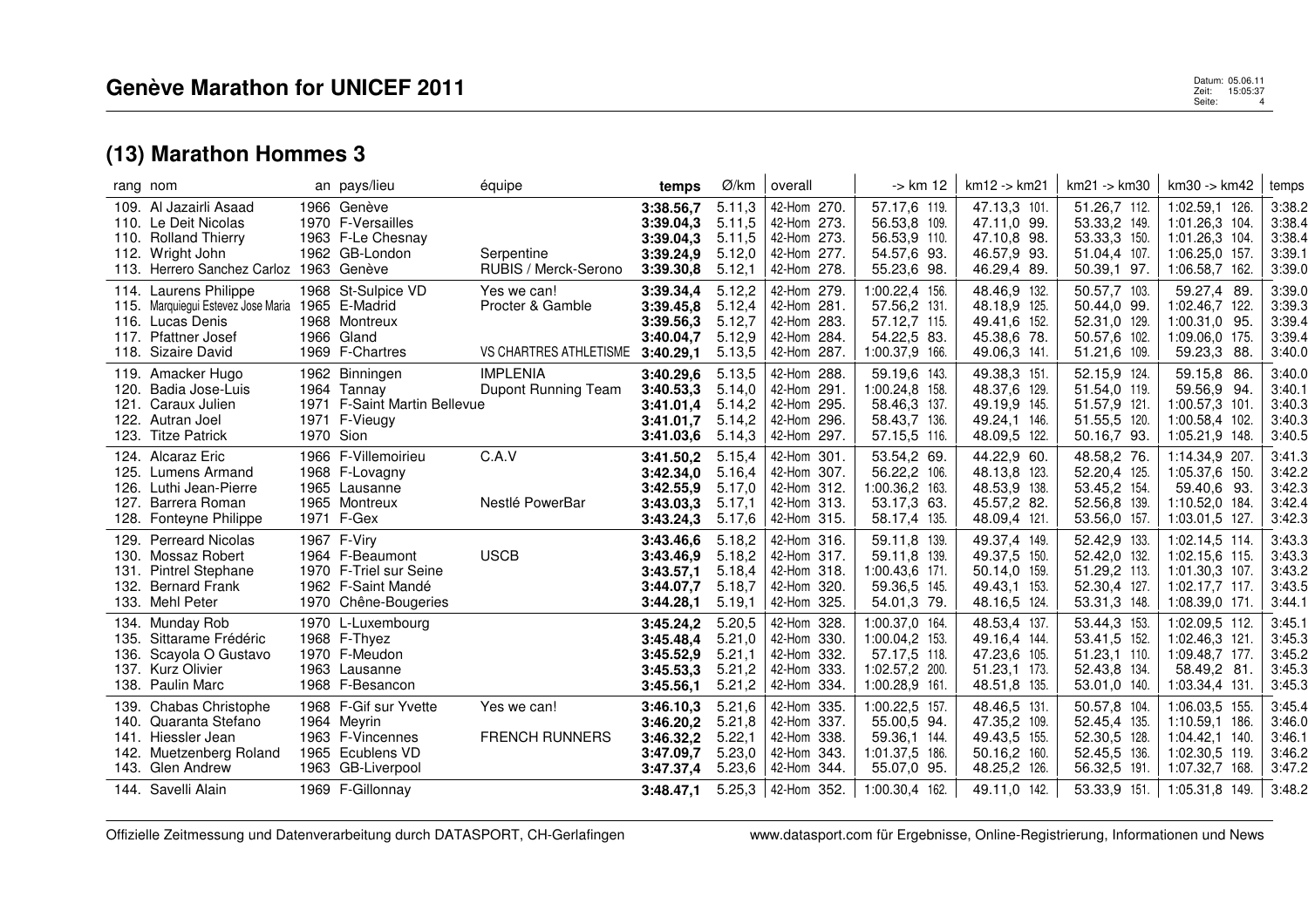|                                      | rang nom                                                                                                                 | an pays/lieu                                                                                                                   | équipe                | temps                                                                      | Ø/km                                                     | overall                                                                                | -> km 12                                                                                               | km12 -> km21                                                                                 | $km21 - > km30$                                                                              | km30 -> km42                                                                                             | temps                                                    |
|--------------------------------------|--------------------------------------------------------------------------------------------------------------------------|--------------------------------------------------------------------------------------------------------------------------------|-----------------------|----------------------------------------------------------------------------|----------------------------------------------------------|----------------------------------------------------------------------------------------|--------------------------------------------------------------------------------------------------------|----------------------------------------------------------------------------------------------|----------------------------------------------------------------------------------------------|----------------------------------------------------------------------------------------------------------|----------------------------------------------------------|
| 148.                                 | 145. Simon Marc<br>146. De Franca Herve<br>147. Fourneau Thierry<br>Dury Cyrille<br>149. Santos Nuno                     | 1970 Conthey<br>1966 F-Versailles<br>1964 F-Faches Thumesnil<br>1966 F-Taverny<br>1970 P-Coimbra                               |                       | 3:49.05.7<br>3:49.21,6<br>3:49.32,3<br>3:50.12,3<br>3:50.27,7              | 5.25,7<br>5.26,1<br>5.26,3<br>5.27,3<br>5.27,7           | 42-Hom 356.<br>42-Hom 364.<br>42-Hom 368.<br>42-Hom<br>376.<br>42-Hom 380.             | 1:05.15,3 239.<br>1:03.03,3 204.<br>1:02.50,9 198.<br>1:00.39,5 168.<br>1:01.26,2 184.                 | 52.21,7 205.<br>51.19,2 172.<br>51.07,7 166.<br>48.51,8 135.<br>49.57,0 156.                 | 52.32,5 130.<br>52.46,6 137.<br>53.16.5 145.<br>53.19,6 146.<br>54.16,7 159.                 | 58.56,2 83.<br>1:02.12.5 113.<br>1:02.17.2 116.<br>1:07.21,4 165.<br>1:04.47,8 142.                      | 3:48.1<br>3:48.5<br>3:48.4<br>3:49.4<br>3:49.5           |
| 152.<br>153.                         | 150. Gamzu Ronni<br>151. Menon Bipin<br>Lecoq-Vallon Philippe<br><b>Marcillon Philippe</b><br>154. Croze Emmanuel        | 1966 ISR-Givataim<br>1968 Genève<br>1968 Genève<br>1967 RUS-Moscou<br>1969 F-Charnay                                           | <b>SOVIET RUNNERS</b> | 3:50.28,1<br>3:50.57.1<br>3:51.19,1<br>3:51.37,5<br>3:52.05,5              | 5.27,7<br>5.28,4<br>5.28,9<br>5.29,3<br>5.30,0           | 42-Hom<br>381<br>42-Hom 384.<br>42-Hom<br>389.<br>42-Hom<br>390.<br>42-Hom 392.        | 1:00.43.9 172.<br>57.03.9 114.<br>1:04.40.7 219.<br>1:00.44,3 173.<br>1:03.02,6 203.                   | 48.26,1 127.<br>47.29,2 108.<br>51.45,6 177.<br>49.58,2 157.<br>51.17,5 171.                 | 52.29,0 126.<br>53.01,5 141.<br>53.09,8 143.<br>54.49,4 169.<br>53.10,4 144.                 | 1:08.49.1 174.<br>1:13.22,5 198.<br>1:01.43,0 109.<br>1:06.05,6 156.<br>1:04.35,0 138.                   | 3:49.4<br>3:50.3<br>3:50.4<br>3:51.1<br>3:51.1           |
| 155.<br>156.<br>157.<br>158.<br>159. | Schmid-Erni Reto<br>Chomienne Laurent<br>Dugelay Tintin David<br><b>Cheneval Francis</b><br><b>Brulhart Francois</b>     | 1963 Neukirch (Egnach)<br>1971 F-Saint Etienne<br>1966 F-Saint-Cergues<br>1962 Genève<br>1965 St-Légier                        |                       | 3:52.21,6<br>3:52.29,0<br>3:52.44,7<br>3:53.20,8<br>3:54.06.1              | 5.30,4<br>5.30.5<br>5.30,9<br>5.31,8<br>5.32,8           | 42-Hom 395.<br>42-Hom<br>397.<br>42-Hom 399.<br>42-Hom 401.<br>42-Hom 406.             | 59.57,5 147<br>1:00.38,2 167.<br>1:05.18,3 242.<br>1:01.06.9 177.<br>1:03.10,6 207.                    | 49.33,1 147.<br>48.51,0 134.<br>51.13,6 168.<br>50.58,1 164.<br>52.21,3 204.                 | 52.33,0 131.<br>54.48,0 168.<br>53.24,4 147.<br>54.24,2 162.<br>55.06,4 174.                 | 1:10.18,0 180.<br>1:08.11.8 170.<br>1:02.48,4 123.<br>1:06.51,6 161.<br>1:03.27,8 129.                   | 3:51.2<br>3:52.0<br>3:52.1<br>3:53.1<br>3:53.1           |
| 162.<br>163.                         | 160. Le Gal Stephane<br>161. Natile Giuseppe<br>Guirao Christophe<br>Lis Tomasz<br>164. Vouaux Xavier                    | 1967 F-Cachan<br>1966 L-Dalheim<br>1967 F-Bussy Saint Georges<br>1966 PL-Konstancin Jeziorna<br>1971 F-St Laurent saint du Var | <b>IBM PARIS</b>      | 3:54.18,1<br>3:54.18,6<br>3:54.51,4<br>3:55.07,4<br>3:55.10.3              | 5.33,1<br>5.33,1<br>5.33,9<br>5.34,3<br>5.34,4           | 42-Hom 407.<br>42-Hom 409.<br>42-Hom 412.<br>42-Hom 415.<br>42-Hom 416.                | 59.16,0 142.<br>1:02.53,0 199.<br>59.59,2 148.<br>57.37,0 129.<br>1:01.25,9 183.                       | 49.43,4 154.<br>52.44,2 214.<br>52.06,4 185.<br>50.39,2 162.<br>52.08,5 189.                 | 54.55,8 171.<br>54.32,7 166.<br>56.43,2 196.<br>54.30,4 164.<br>57.06,0 201.                 | 1:10.22,9 182.<br>1:04.08.7 133.<br>1:06.02,6 154.<br>1:12.20.8 192.<br>1:04.29,9 136.                   | 3:54.1<br>3:54.0<br>3:54.2<br>3:54.5<br>3:55.0           |
| 168.<br>169.                         | 165. Lapertosa Philippe<br>166. Oyarzabal Patrick<br>167. Hachemane Patrick<br>Roche Marc<br>Piednoir Dominique          | 1970 Genève<br>1967 F-St Savine<br>1968 Renens VD<br>1962 F-Guyancourt<br>1965 F-Chessenaz                                     |                       | 3:55.24,5<br>3:55.50,0<br>3:56.05.8<br>3:56.25,7<br>3:56.28,2              | 5.34,7<br>5.35,3<br>5.35,7<br>5.36,1<br>5.36,2           | 42-Hom 418.<br>42-Hom 421.<br>42-Hom 423.<br>42-Hom 425.<br>42-Hom 426.                | 54.40,4 89.<br>1:00.21,2 155.<br>59.38,1 146.<br>1:05.17,0 240.<br>1:02.31,8 193.                      | 45.22,5 75.<br>51.55,8 180.<br>49.11.8 143.<br>52.15,7 195.<br>51.45,6 177.                  | 57.39,7 207.<br>56.50,7 198.<br>56.17,1 184.<br>54.16,2 158.<br>54.20,5 161.                 | 1:17.41,9 226.<br>1:06.42.3 159.<br>1:10.58,8 185<br>1:04.36,8 139.<br>1:07.50,3 169.                    | 3:55.0<br>3:55.2<br>3:55.1<br>3:55.4<br>3:55.5           |
| 171.<br>172.<br>173.                 | 170. Buetti Iwan<br>Goodwin David<br>Delessert Serge<br>Paturel Dom<br>174. Clarke Lee                                   | 1971 I-Pavia (PV)<br>1967 GB-West Midlands<br>1968 Ferlens VD<br>1968 F-Lyon<br>1970 Genève                                    | SANDWELL VALLEY       | 3:56.35,5<br>3:56.36,9<br>3:56.52,8<br>3:56.53,2<br>3:57.01,0              | 5.36,4<br>5.36,4<br>5.36.8<br>5.36,8<br>5.37,0           | 42-Hom 429.<br>42-Hom 430.<br>42-Hom 432.<br>42-Hom 433.<br>42-Hom 434.                | 1:00.03.4 152.<br>58.05,5 133.<br>1:05.08,2 233.<br>1:05.30,2 245.<br>1:05.09,2 235.                   | 50.11,9 158.<br>52.47,4 215.<br>52.20,1 200.<br>51.35,9 175.<br>52.10,8 191.                 | 53.50,1 155.<br>58.58,5 216.<br>56.31,7 189.<br>56.08,8 183.<br>54.57,8 172.                 | 1:12.30,1 195.<br>1:06.45,5 160.<br>1:02.52,8 125<br>1:03.38,3 132.<br>1:04.43,2 141.                    | 3:55.4<br>3:56.2<br>3:56.1<br>3:56.1<br>3:56.2           |
| 176.<br>177.<br>178.                 | 175. Miglietti Yves<br>Carey Mike<br>Laticevschi Dumitru<br><b>Cuennet Yvan</b><br>179. Benoit Patrick<br>180. Bona Eric | 1963 F-Lucinges<br>1962 Genthod<br>1969 Genève<br>1971 Corpataux-Magnedens CA Belfaux<br>1967 Vevey<br>1967 F-St Sixt          | Richemont             | 3:57.25,3<br>3:57.49,0<br>3:58.25,1<br>3:58.32,1<br>3:58.39,6<br>3:58.49.2 | 5.37,6<br>5.38.1<br>5.39,0<br>5.39.1<br>5.39,3<br>5.39,5 | 42-Hom 437.<br>42-Hom 441.<br>42-Hom 446.<br>42-Hom 448.<br>42-Hom 449.<br>42-Hom 450. | 1:05.08,0 231.<br>1:00.58,4 175.<br>55.56,6 101.<br>1:03.35,7 209.<br>1:03.29,4 208.<br>1:04.17,0 214. | 52.17,0 197.<br>52.00,5 182.<br>49.03,5 140.<br>52.10,3 190.<br>53.08,7 221.<br>53.15,7 227. | 55.33,1 178.<br>54.24,4 163.<br>54.32,1 165.<br>56.04,0 180.<br>56.06,0 181.<br>56.24,7 186. | 1:04.27,2 134.<br>1:10.25,7 183.<br>1:18.52,9 232.<br>1:06.42,1 158.<br>1:05.55,5 152.<br>1:04.51,8 143. | 3:57.0<br>3:57.1<br>3:58.1<br>3:57.5<br>3:58.1<br>3:58.1 |
|                                      |                                                                                                                          |                                                                                                                                |                       |                                                                            |                                                          |                                                                                        |                                                                                                        |                                                                                              |                                                                                              |                                                                                                          |                                                          |

Offizielle Zeitmessung und Datenverarbeitung durch DATASPORT, CH-Gerlafingen www.datasport.com für Ergebnisse, Online-Registrierung, Informationen und News

Datum: 05.06.11 **Patum: 05.06.11**<br>2 april - 15:05:38<br>Seite: 15:05:38 Datum: 05.06.11<br>Zeit: 15:05:38<br>Seite: 5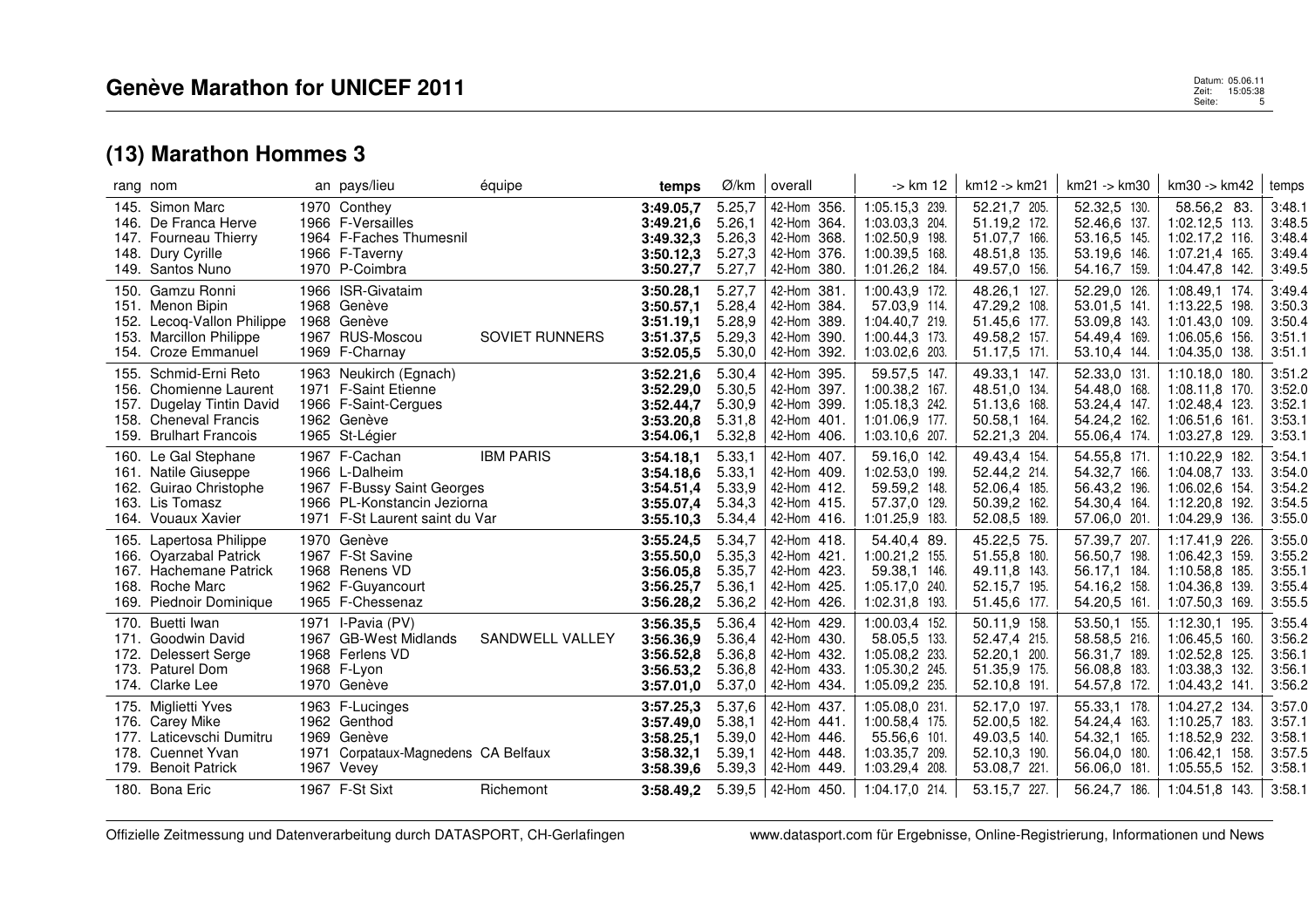| rang nom                     |                                                                                                                                                                   |      | an pays/lieu                                                                                             | équipe                                    | temps                                                                      | Ø/km                                                     | overall                                                                                   | $\rightarrow$ km 12                                                                                      | km12 -> km21                                                                                 | km21 -> km30                                                                                   | km30 -> km42                                                                                             | temps                                                    |
|------------------------------|-------------------------------------------------------------------------------------------------------------------------------------------------------------------|------|----------------------------------------------------------------------------------------------------------|-------------------------------------------|----------------------------------------------------------------------------|----------------------------------------------------------|-------------------------------------------------------------------------------------------|----------------------------------------------------------------------------------------------------------|----------------------------------------------------------------------------------------------|------------------------------------------------------------------------------------------------|----------------------------------------------------------------------------------------------------------|----------------------------------------------------------|
| 182.<br>183.<br>184.<br>185. | 181. Nolte Karsten<br>Agredeno Carlos<br>Bhaskaran Deepak<br><b>Massicard Christophe</b><br><b>Antille Olivier</b>                                                |      | 1970 D-Köln<br>1965 Begnins<br>1969 Versoix<br>1971 F-Saone<br>1970 Bernex                               | losinger                                  | 3:58.53,3<br>3:58.57,3<br>3:59.02.6<br>3:59.17,6<br>3:59.26,5              | 5.39,6<br>5.39,7<br>5.39,9<br>5.40,2<br>5.40,4           | 42-Hom 453.<br>42-Hom 455.<br>42-Hom 457.<br>42-Hom 459.<br>42-Hom 463.                   | 1:01.11,4 179.<br>58.07.1 134.<br>1:06.21.8 252.<br>56.58,8 113.<br>1:08.57,7 259.                       | 53.24,6 228.<br>50.18.0 161.<br>52.20,4 203.<br>48.50,9 133.<br>54.53,5 241.                 | 57.00,0 200.<br>56.25,2 187.<br>53.07,5 142.<br>59.40,0 223.<br>56.53,6 199.                   | 1:07.17,3 164.<br>1:14.07.0 202.<br>1:07.12.9 163.<br>1:13.47,9 200.<br>58.41,7 79.                      | 3:58.3<br>3:58.2<br>3:58.2<br>3:59.0<br>3:58.4           |
| 186.<br>188.<br>189.         | <b>Richarte Robert</b><br>187. Richard Fabien<br>Leichtnam Pierre<br>Cappus François-Emmanuel 1964 Prangins<br>190. Kempter Jean-Baptiste 1970 Vufflens-la-Ville  |      | 1963 F-Paris<br>1970 F-Cranves Sales<br>1964 Choëx                                                       | <b>IMPLENIA</b><br><b>ICRC</b>            | 3:59.52,1<br>3:59.52,3<br>3:59.56,5<br>4:00.26,1<br>4:00.37,7              | 5.41,0<br>5.41,0<br>5.41,1<br>5.41,8<br>5.42,1           | 42-Hom 467.<br>42-Hom 468.<br>42-Hom 471.<br>42-Hom 472.<br>42-Hom 475.                   | 1:00.26.7 159.<br>1:05.12.6 238.<br>51.32,7 37.<br>1:00.41,2 169.<br>1:05.22,6 243.                      | 49.01.6 139.<br>52.12,7 192.<br>43.51,8 48.<br>49.37,3 148.<br>54.00,4 236.                  | 55.24,2 177.<br>56.37,3 194.<br>57.43,7 208.<br>54.42,9 167.<br>56.41,4 195.                   | 1:14.59.6 208.<br>1:05.49,7 151<br>1:26.48.3 258.<br>1:15.24,7 213.<br>1:04.33,3 137.                    | 3:59.2<br>3:59.1<br>3:59.2<br>4:00.0<br>4:00.0           |
| 192.<br>193.                 | 191. Marin Steven<br><b>Martinez Philippe</b><br><b>Massicard Emmanuel</b><br>194. Mudry Jean-Marie<br>195. Heiligtag Sven                                        |      | 1971 D-Ohmbach<br>1966 F-Divonne les Bains<br>1970 F-Lavaur<br>1969 Eysins<br>1971 D-Hamburg             | <b>IOTA</b><br>Lavaur<br>west african oil | 4:00.51,3<br>4:01.09.1<br>4:02.02,5<br>4:02.10.8<br>4:02.57,3              | 5.42,4<br>5.42,9<br>5.44,1<br>5.44,3<br>5.45,4           | 42-Hom 478<br>42-Hom 480.<br>42-Hom 488.<br>42-Hom 489.<br>42-Hom 497.                    | 1:03.08,2 206.<br>1:05.17,5 241.<br>1:04.46,5 220.<br>1:05.08.1 232.<br>1:04.17,2 215.                   | 52.08,2 187.<br>51.56.6 181.<br>52.01,0 183.<br>52.04.8 184.<br>52.26,5 209.                 | 58.07,9 212.<br>56.29,4 188.<br>56.32,0 190.<br>55.02,8 173.<br>56.18,8 185.                   | 1:07.27,0 167.<br>1:07.25,6 166.<br>1:08.43,0 172.<br>1:09.55,1 179.<br>1:09.54,8 178.                   | 4:00.1<br>4:00.2<br>4:01.3<br>4:01.2<br>4:02.2           |
| 196.<br>197.<br>198.<br>199. | <b>Coster Stephane</b><br>Monney Laurent<br>Griessinger Raphael<br>Mcgeeney Kevin<br>200. Adeyemi Dayo                                                            |      | 1971 F-Colmar<br>1970 F-Cruseilles<br>1971 F-Chassieu<br>1970 Aubonne<br>1969 F-Ferney Voltaire          | PANARD MIGROS GENEVE                      | 4:03.09.0<br>4:03.25,6<br>4:03.33.7<br>4:04.27.0<br>4:04.35,0              | 5.45,7<br>5.46.1<br>5.46,3<br>5.47,6<br>5.47,7           | 42-Hom 500.<br>42-Hom 501.<br>42-Hom 502.<br>42-Hom 505.<br>42-Hom 506.                   | 1:01.15.6 181.<br>1:03.01.1 201.<br>1:05.54.6 247.<br>1:01.11.3 178<br>1:05.06,4 226.                    | 50.46,7 163.<br>51.17.4 170.<br>51.11.5 167.<br>52.21,7 205.<br>51.26,9 174.                 | 55.20,0 176.<br>53.52,7 156.<br>56.08,2 182.<br>57.24,5 205.<br>55.37,0 179.                   | 1:15.46,7 216.<br>1:15.14.4 212.<br>1:10.19.4 181.<br>1:13.29.5 199.<br>1:12.24,7 193.                   | 4:02.5<br>4:02.4<br>4:02.5<br>4:04.2<br>4:03.5           |
| 201.<br>202.<br>203.<br>204. | <b>Cart Nicolas</b><br>Reiterer Josef<br><b>Chappot Michel</b><br>Commeaux Frederic<br>205. Reisons Edvins                                                        |      | 1971 Genève<br>1963 F-Prevessin Moens<br>1969 Grand-Lancy<br>1971 F-Toulouse<br>1965 Genève              | Commune de Plan-les-Ouates 4:05.00,2      | 4:04.37,4<br>4:04.40.3<br>4:05.04.9<br>4:05.14,3                           | 5.47,8<br>5.47,9<br>5.48,3<br>5.48,4<br>5.48,7           | 42-Hom 508.<br>42-Hom 509.<br>42-Hom 510.<br>42-Hom 511.<br>42-Hom 512.                   | 1:01.49,5 189.<br>59.03.2 138.<br>1:00.03.3 151.<br>1:03.02,2 202.<br>1:01.12,1 180.                     | 51.53,1 179.<br>52.47.9 217.<br>52.21,8 207.<br>51.17,2 169.<br>52.42,1 212.                 | 54.51,9 170.<br>58.59,9 218.<br>57.24,9 206.<br>55.18,3 175.<br>56.50,6 197.                   | 1:16.02,9 217.<br>1:13.49.3 201.<br>1:15.10.2 209.<br>1:15.27,2 214.<br>1:14.29,5 206.                   | 4:04.0<br>4:04.0<br>4:04.4<br>4:04.1<br>4:04.4           |
| 206.<br>208.<br>209.         | <b>Lambert Vincent</b><br>207. Kuta Gerard<br><b>Edelstein Michael</b><br><b>Andrier Thierry</b><br>210. Richards Paul                                            |      | 1963 F-St Pierre du Perray<br>1962 F-Carnac<br>1970 Genève<br>1963 F-Vetraz Monthoux<br>1968 GB-Solihull | Sandwell Valley Running Club 4:07.17,6    | 4:05.17.6<br>4:05.24,7<br>4:06.43.7<br>4:07.09,9                           | 5.48,7<br>5.48,9<br>5.50,8<br>5.51,4<br>5.51,6           | 42-Hom 513.<br>42-Hom 515.<br>42-Hom 520.<br>42-Hom 522.<br>42-Hom 525.                   | 1:03.48.1 210.<br>1:04.06.8 212.<br>57.32,6 128.<br>1:03.50,0 211.<br>58.04,9 132.                       | 53.09,6 222.<br>51.44,6 176.<br>53.14,9 226.<br>53.27,1 229.<br>52.47,5 216.                 | 57.16,5 203.<br>54.19,7 160.<br>1:00.17,9 225.<br>57.24,4 204.<br>58.58,4 215.                 | 1:11.03.4 187.<br>1:15.13.6 211<br>1:15.38,3 215.<br>1:12.28,4 194.<br>1:17.26,8 223.                    | 4:04.5<br>4:04.5<br>4:06.0<br>4:06.3<br>4:07.0           |
| 211.<br>212.<br>213.<br>214. | <b>Burton Graeme</b><br>Stuby Claude-Alain<br><b>Birtele Andrea</b><br>Goldman Jean-Philippe 1971 F-Monnetier Mornex<br>215. Ranieri Fabio<br>216. Catala Sylvain | 1971 | 1970 F-Ferney Voltaire<br>1968 Palézieux-Village<br>I-Verona (VR)<br>1966 Genève<br>1970 Onex            |                                           | 4:07.17,8<br>4:08.20,8<br>4:09.10,5<br>4:09.30,5<br>4:10.26,1<br>4:11.17.3 | 5.51,6<br>5.53,1<br>5.54,3<br>5.54,7<br>5.56,1<br>5.57.3 | 42-Hom 526.<br>42-Hom 531.<br>536.<br>42-Hom<br>42-Hom 538.<br>42-Hom 546.<br>42-Hom 552. | 1:04.55,1 222.<br>1:05.08,2 233.<br>1:02.46.1 196.<br>1:01.33.8 185.<br>1:02.37,3 194.<br>1:01.25,3 182. | 53.08,1 220.<br>52.20,1 200.<br>54.06,4 238.<br>52.07,3 186.<br>53.31,2 230.<br>52.08,4 188. | 57.10,9 202.<br>56.33,4 192.<br>58.08,9 213.<br>57.53,7 210.<br>57.50,9 209.<br>1:00.46.6 228. | 1:12.03,7 191.<br>1:14.19.1 205.<br>1:14.09.1 204.<br>1:17.55,7 228.<br>1:16.26.7 218.<br>1:16.57,0 220. | 4:06.3<br>4:07.4<br>4:08.5<br>4:08.4<br>4:09.5<br>4:10.4 |

Offizielle Zeitmessung und Datenverarbeitung durch DATASPORT, CH-Gerlafingen www.datasport.com für Ergebnisse, Online-Registrierung, Informationen und News

 Datum: 05.06.11 Zeit: 15:05:38 Datum: 05.06.11<br>Zeit: 15:05:38<br>Seite: 6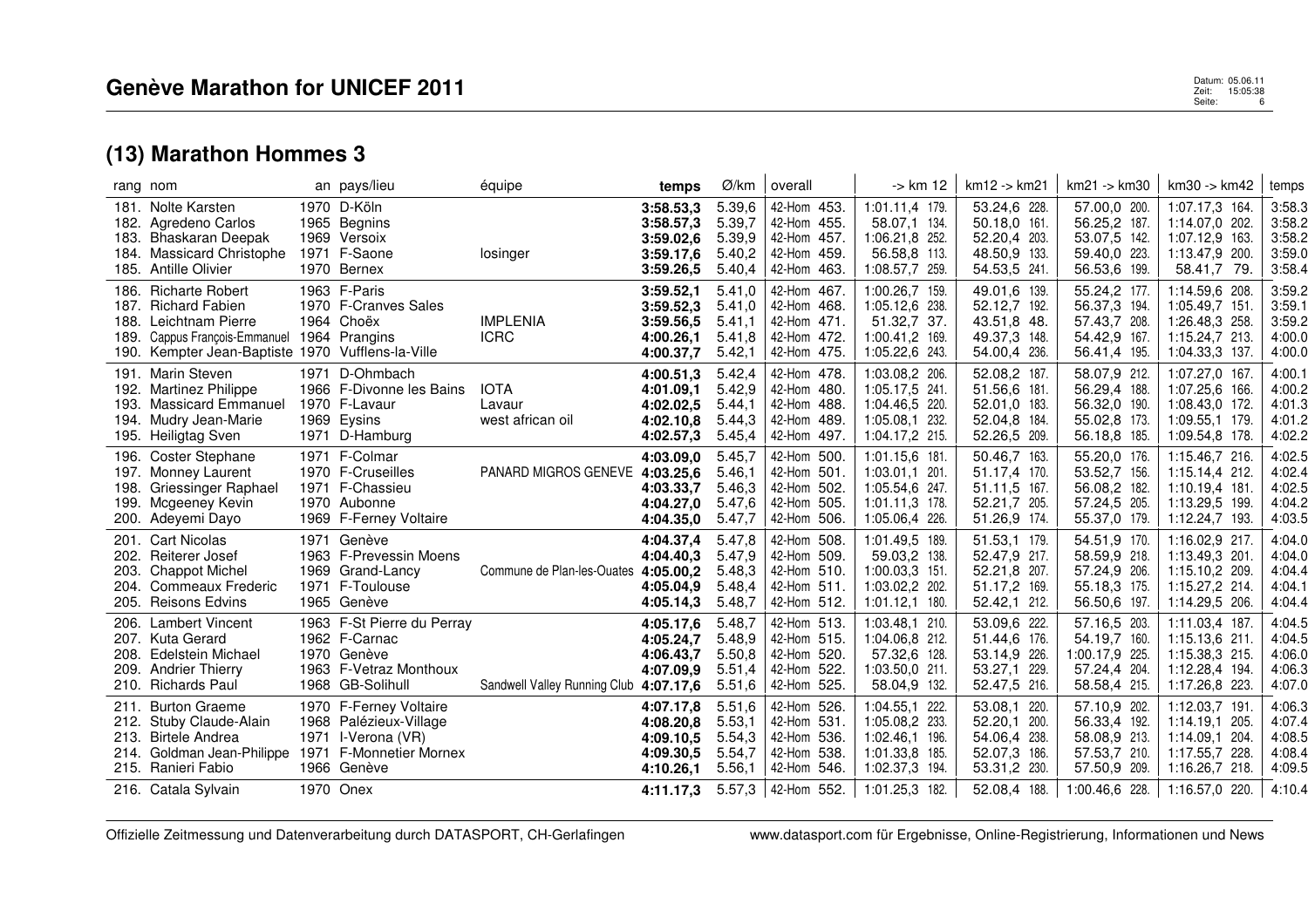| rang nom                                                                                                                                                            |      | an pays/lieu                                                                                                           | équipe                                              | temps                                                                      | Ø/km                                                     | overall                                                                                | -> km 12                                                                                                | km12 -> km21                                                                                 | km21 -> km30                                                                                             | km30 -> km42                                                                                            | temps                                                    |
|---------------------------------------------------------------------------------------------------------------------------------------------------------------------|------|------------------------------------------------------------------------------------------------------------------------|-----------------------------------------------------|----------------------------------------------------------------------------|----------------------------------------------------------|----------------------------------------------------------------------------------------|---------------------------------------------------------------------------------------------------------|----------------------------------------------------------------------------------------------|----------------------------------------------------------------------------------------------------------|---------------------------------------------------------------------------------------------------------|----------------------------------------------------------|
| Zanotelli Paul<br>217.<br>218. Miszczycha David<br>Smallwood Simon<br>219.<br>220.<br>Perrin Serge<br>221.<br>Houghton John                                         |      | 1967 Lausanne<br>1970 Satigny<br>1963 GB-Keighley<br>1963 F-Unieux<br>1965 Grossbritannien                             | Keighley and Craven AC 4:13.07,5                    | 4:11.30.8<br>4:12.26,1<br>4:14.34,6<br>4:15.01.7                           | 5.57,6<br>5.58,9<br>5.59,9<br>6.02,0<br>6.02,6           | 42-Hom 553.<br>42-Hom 559.<br>42-Hom 563.<br>42-Hom 570.<br>42-Hom 573.                | 1:02.06,3 191.<br>1:06.39,0 253.<br>1:03.07.8 205.<br>1:05.23,6 244.<br>1:01.01,2 176.                  | 53.11,6 224.<br>55.19,5 246.<br>53.47,8 234.<br>53.46,9 233.<br>53.06,7 219.                 | 58.06,4 211.<br>59.20,0 219.<br>59.22,2 221.<br>1:02.04,0 231.<br>1:00.43,8 227.                         | 1:18.06,5 229.<br>1:11.07.6 188.<br>1:16.49,7 219.<br>1:13.20,1 197.<br>1:20.10.0 236.                  | 4:10.4<br>4:11.4<br>4:12.5<br>4:13.5<br>4:14.2           |
| Del Prete Gennaro<br>222.<br>223.<br>Vial Jean-Pat<br>224.<br>Vidaud Frédéric<br><b>Bendel Thomas</b><br>225.<br>226. Naley Bruce                                   |      | 1966 Bernex<br>1965 F-Thonon les Bains<br>1966 F-Achicourt<br>1964 Montagnola<br>1970 USA-Fredericksburg VA            | <b>TASIS</b>                                        | 4:16.03,8<br>4:16.34.3<br>4:17.04.4<br>4:17.09.3<br>4:17.21,2              | 6.04,1<br>6.04,8<br>6.05,5<br>6.05.6<br>6.05,9           | 42-Hom 576.<br>42-Hom 580.<br>42-Hom 584.<br>42-Hom 585.<br>42-Hom 587.                | 1:05.05,7 225.<br>1:02.23,7 192.<br>1:04.09.9 213.<br>1:06.00,3 249.<br>1:09.00,7 261.                  | 52.20,3 202.<br>52.43.3 213.<br>52.33,3 211.<br>57.33,5 254<br>58.16,0 259.                  | 59.35,9 222.<br>1:03.49.0 244.<br>58.15.8 214.<br>1:01.47.5 230.<br>1:01.16,1 229.                       | 1:19.01,9 233.<br>1:17.38.3 225.<br>1:22.05.4 247.<br>1:11.48.0 189.<br>1:08.48,4 173.                  | 4:15.3<br>4:16.1<br>4:16.2<br>4:16.3<br>4:16.3           |
| <b>Hartley Chris</b><br>227.<br>228.<br>Bubach Heiko<br>229.<br><b>Presset Christophe</b><br>230.<br>Alves Almeida Paulo Jorge<br>231. Araujo Marco Tulio           |      | 1962 GB-Durham<br>1970 Genolier<br>1967 F-Allinges<br>1967 P-Amadora<br>1971 Zürich                                    | GD Banco BPI<br>Unilever                            | 4:17.26,5<br>4:17.31.7<br>4:17.51,3<br>4:18.45.8<br>4:18.57,0              | 6.06,0<br>6.06.1<br>6.06.6<br>6.07,9<br>6.08,2           | 42-Hom 588.<br>42-Hom 589.<br>42-Hom 590.<br>42-Hom 592.<br>42-Hom<br>593.             | 1:00.12,7 154.<br>1:05.06.8 228.<br>1:08.58,5 260.<br>1:04.30,2 218.<br>1:02.46,3 197.                  | 55.50,5 248.<br>52.19.8 199.<br>58.10.1 258.<br>52.13,8 194.<br>53.12,4 225.                 | 1:06.11,0 258.<br>58.59,0 217.<br>56.35,4 193.<br>59.20,1 220.<br>1:03.46,8 243.                         | 1:15.12,3 210.<br>1:21.06.1 240.<br>1:14.07.3 203.<br>1:22.41,7 249.<br>1:19.11,5 234.                  | 4:17.1<br>4:16.5<br>4:16.5<br>4:17.5<br>4:18.2           |
| Jourdain Pascal<br>232.<br>233.<br><b>Harris Peter</b><br><b>Kovacs Sandor</b><br>234.<br>235.<br><b>Schmid Damien</b><br>236.<br>Vespierre Eric                    | 1971 | 1968 F-Sergy<br>1965 GB-London<br>1971 H-Mosonmagyarovar<br>Genève<br>1964 Versoix                                     | Procter & Gamble                                    | 4:18.59,9<br>4:19.31.8<br>4:20.59.8<br>4:21.09.2<br>4:21.50,6              | 6.08,2<br>6.09,0<br>6.11,1<br>6.11,3<br>6.12,3           | 42-Hom 594.<br>42-Hom 601.<br>42-Hom 605.<br>42-Hom 606.<br>42-Hom 609.                | 1:05.07,2 229.<br>1:09.20,1 264.<br>1:05.11,8 237.<br>1:00.42,3 170.<br>1:05.04,6 223.                  | 52.18,5 198.<br>58.07,8 256.<br>55.25,4 247.<br>55.12,5 244.<br>52.13,4 193.                 | 1:00.08.7 224.<br>1:02.18,3 234.<br>1:03.01,5 238.<br>1:03.23,9 241.<br>1:02.16,7 232.                   | 1:21.25,5 242.<br>1:09.45.6 176.<br>1:17.21,1 221.<br>1:21.50,5 245.<br>1:22.15,9 248.                  | 4:18.3<br>4:19.1<br>4:20.1<br>4:20.4<br>4:20.5           |
| <b>Heckendorn Philippe</b><br>237.<br>Sanseau Armand<br>238.<br><b>Berman Eric</b><br>239.<br>240.<br><b>Foual Arnaud</b><br>Copeman Tony<br>241.                   |      | 1963 F-St Jeoire<br>1964 F-Moulins<br>1963 Borex<br>1970 F-Versailles<br>1970 GB-London                                |                                                     | 4:22.42,2<br>4:23.17,8<br>4:25.16,3<br>4:26.18,9<br>4:27.11,9              | 6.13,5<br>6.14,3<br>6.17,2<br>6.18.6<br>6.19.9           | 42-Hom 612.<br>42-Hom 615.<br>42-Hom 620.<br>42-Hom 622.<br>42-Hom 627.                | 1:01.48,9 188.<br>1:04.52,2 221<br>1:10.15.9 268.<br>1:05.11,1 236.<br>1:09.20,1 264.                   | 53.49,7 235.<br>54.58,9 243.<br>57.04,6 251<br>53.45,4 232.<br>58.08,0 257.                  | 1:05.37,4 255.<br>1:04.50,8 248.<br>1:00.20,6 226.<br>1:04.19,5 245.<br>1:02.17,7 233.                   | 1:21.26,2 243.<br>1:18.35,9 231<br>1:17.35,2 224.<br>1:23.02,9 251<br>1:17.26.1 222.                    | 4:22.1<br>4:22.2<br>4:24.2<br>4:25.2<br>4:26.5           |
| Soler Jean-Michel<br>242.<br>Barcellini Jean-Daniel<br>243.<br>244.<br>Durand Alain<br>245.<br><b>Pougnier Patrick</b><br>246. Celliers Jeremy                      |      | 1967 F-Montelimar<br>1963 Genève<br>1963 F-Toulouse<br>1967 Grand-Lancy<br>1963 Genève                                 | club allan 26<br><b>Running TPG</b><br>Stade Genève | 4:27.24,5<br>4:27.25,3<br>4:27.58,3<br>4:28.29,9<br>4:29.03,3              | 6.20,2<br>6.20,2<br>6.21,0<br>6.21,7<br>6.22,5           | 42-Hom 629<br>42-Hom 630.<br>42-Hom 632.<br>42-Hom 634.<br>42-Hom 637.                 | 1:06.50.5 254.<br>1:05.45.0 246.<br>1:02.04,6 190.<br>57.20,9 126.<br>1:07.00,9 255.                    | 56.38,0 249.<br>56.42,7 250.<br>54.18,9 239.<br>50.58,1 164.<br>58.33,2 262.                 | 1:02.26,7 235.<br>1:04.42,1 247.<br>1:08.48.0 263.<br>1:14.49.6 273.<br>1:02.33,9 236.                   | 1:21.29,3 244.<br>1:20.15.5 238.<br>1:22.46,8 250<br>1:25.21,3 256.<br>1:20.55,3 239.                   | 4:26.3<br>4:26.5<br>4:27.2<br>4:28.1<br>4:28.1           |
| <b>Risby Lee Alexander</b><br>247.<br>248.<br>Oppermann Carl<br>249.<br>De Jager Chris<br>250.<br>Gonin Franck<br>Pedretti Olivier<br>251.<br>252. Treier Jean-Marc |      | 1971 Cham<br>1962 F-Paris<br>1963 RSA-Randburg<br>1971 F-Le Petit Bornand les Glier<br>1963 Boveresse<br>1967 Burtigny | Randburg Harriers                                   | 4:29.15,6<br>4:29.55,4<br>4:32.34,7<br>4:33.08,8<br>4:33.15,0<br>4:35.19.9 | 6.22,8<br>6.23,8<br>6.27,5<br>6.28,4<br>6.28,5<br>6.31.5 | 42-Hom 638.<br>42-Hom 642.<br>42-Hom 648.<br>42-Hom 652.<br>42-Hom 653.<br>42-Hom 662. | 1:02.40,2 195.<br>1:07.49,0 256.<br>1:10.00.7 267.<br>1:06.00.9 250.<br>1:04.27,2 217.<br>1:11.12.8 269 | 53.05,9 218.<br>59.09,5 267.<br>57.25,6 253.<br>54.42,4 240.<br>58.31.5 261.<br>58.59,0 264. | 1:05.38,6 256.<br>1:05.08,2 253.<br>1:05.04,0 252.<br>1:02.53,3 237.<br>1:08.19.4 261.<br>1:04.58.0 250. | 1:27.50,9 261<br>1:17.48,7 227.<br>1:20.04,4 235.<br>1:29.32,2 265.<br>1:21.56.9 246.<br>1:20.10.1 237. | 4:28.5<br>4:29.3<br>4:31.4<br>4:32.2<br>4:32.3<br>4:34.4 |
|                                                                                                                                                                     |      |                                                                                                                        |                                                     |                                                                            |                                                          |                                                                                        |                                                                                                         |                                                                                              |                                                                                                          |                                                                                                         |                                                          |

 $\mathbf{r}$ 

Offizielle Zeitmessung und Datenverarbeitung durch DATASPORT, CH-Gerlafingen www.datasport.com für Ergebnisse, Online-Registrierung, Informationen und News

Datum: 05.06.11 **Patum: 05.06.11**<br>2 april - 15:05:38<br>Seite: 15:05:38 Datum: 05.06.11<br>Zeit: 15:05:38<br>Seite: 7